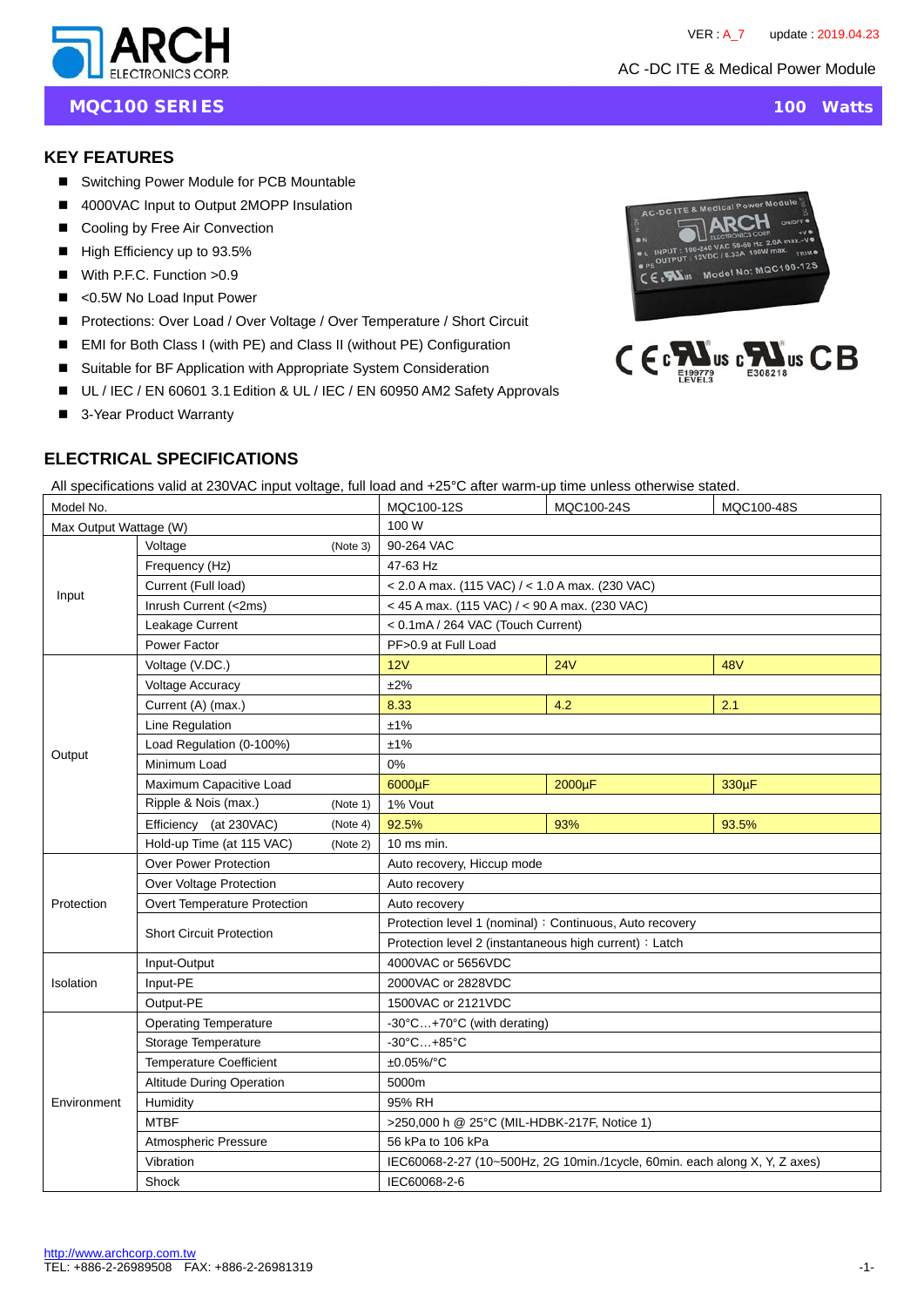

**MQC100 SERIES** 100 Watts

# **ELECTRICAL SPECIFICATIONS**

| All specifications valid at 230 VAC input voltage, full load and +25 °C after warm-up time unless otherwise stated. |                          |                                                                                                        |                                                                         |            |  |  |  |
|---------------------------------------------------------------------------------------------------------------------|--------------------------|--------------------------------------------------------------------------------------------------------|-------------------------------------------------------------------------|------------|--|--|--|
| Model No.                                                                                                           |                          |                                                                                                        | MQC100-12S                                                              | MQC100-48S |  |  |  |
| Dimension $(L \times W \times H)$                                                                                   |                          | 4.3 x 2.3 x 1.38 Inches<br>$109.0 \times 58.5 \times 35.0 \text{ mm}$ ) Tolerance $\pm 0.5 \text{ mm}$ |                                                                         |            |  |  |  |
| Physical                                                                                                            | Weight                   |                                                                                                        | 365 <sub>g</sub>                                                        |            |  |  |  |
|                                                                                                                     | Cooling Method           |                                                                                                        | Free convection                                                         |            |  |  |  |
| Safety                                                                                                              | Approval                 |                                                                                                        | UL / IEC / EN 60601 3.1 <sup>rd</sup> Edition & UL / IEC / EN 60950 AM2 |            |  |  |  |
| <b>Conducted EMI</b><br>(Note 5)                                                                                    |                          | EN55011 Conducted Class B                                                                              |                                                                         |            |  |  |  |
| <b>EMC</b>                                                                                                          | Radiated EMI<br>(Note 5) |                                                                                                        | EN55011 Class I class B / Class II class A                              |            |  |  |  |
|                                                                                                                     | <b>EMS</b>               |                                                                                                        | EN60601-1-2 4th edition                                                 |            |  |  |  |

All specifications valid at 230VAC input voltage, full load and +25°C after warm-up time unless otherwise stated.

#### **NOTE**

- 1. Ripple & Noise are measured at 20MHz of bandwidth with 0.1uF & 47uF parallel capacitor.
- 2. Hold-up Time measured at 90% Vout.
- 3. Please check the derating curve for more details.
- 4. After 30 minutes of burn-in
- 5. Please secure the power supply unit to your metal case by using the four screw holes in the corners for either Class I or Class II equipment
- 6. **CAUTION: Double pole, neutral fusing. Disconnect mains before servicing.**
- 7. Please refer to our PDF file "AC-DC Application" on our website: www.archcorp.com.tw

# **DERATING**



#### **TRIM**

|                       |              | 12S        |               |                | <b>24S</b> |               |              | 48S                   |               |
|-----------------------|--------------|------------|---------------|----------------|------------|---------------|--------------|-----------------------|---------------|
| Trim                  | $+5%$        |            | 0%            | $+5%$          |            | 0%            | $+5%$        |                       | 0%            |
| $\rightarrow$<br>$-V$ | 34K $\Omega$ | $\tilde{}$ | 10M $\Omega$  | 37.4K $\Omega$ | $\tilde{}$ | 10M $\Omega$  | 38K $\Omega$ | $\tilde{\phantom{a}}$ | 10M $\Omega$  |
| Trim                  | 0%           |            | $-5%$         | 0%             |            | $-5%$         | 0%           |                       | $-5%$         |
| $\rightarrow$<br>$+V$ | 10M $\Omega$ | $\tilde{}$ | 106K $\Omega$ | 10M $\Omega$   | $\tilde{}$ | 270K $\Omega$ | 10M $\Omega$ | $\tilde{}$            | 640K $\Omega$ |